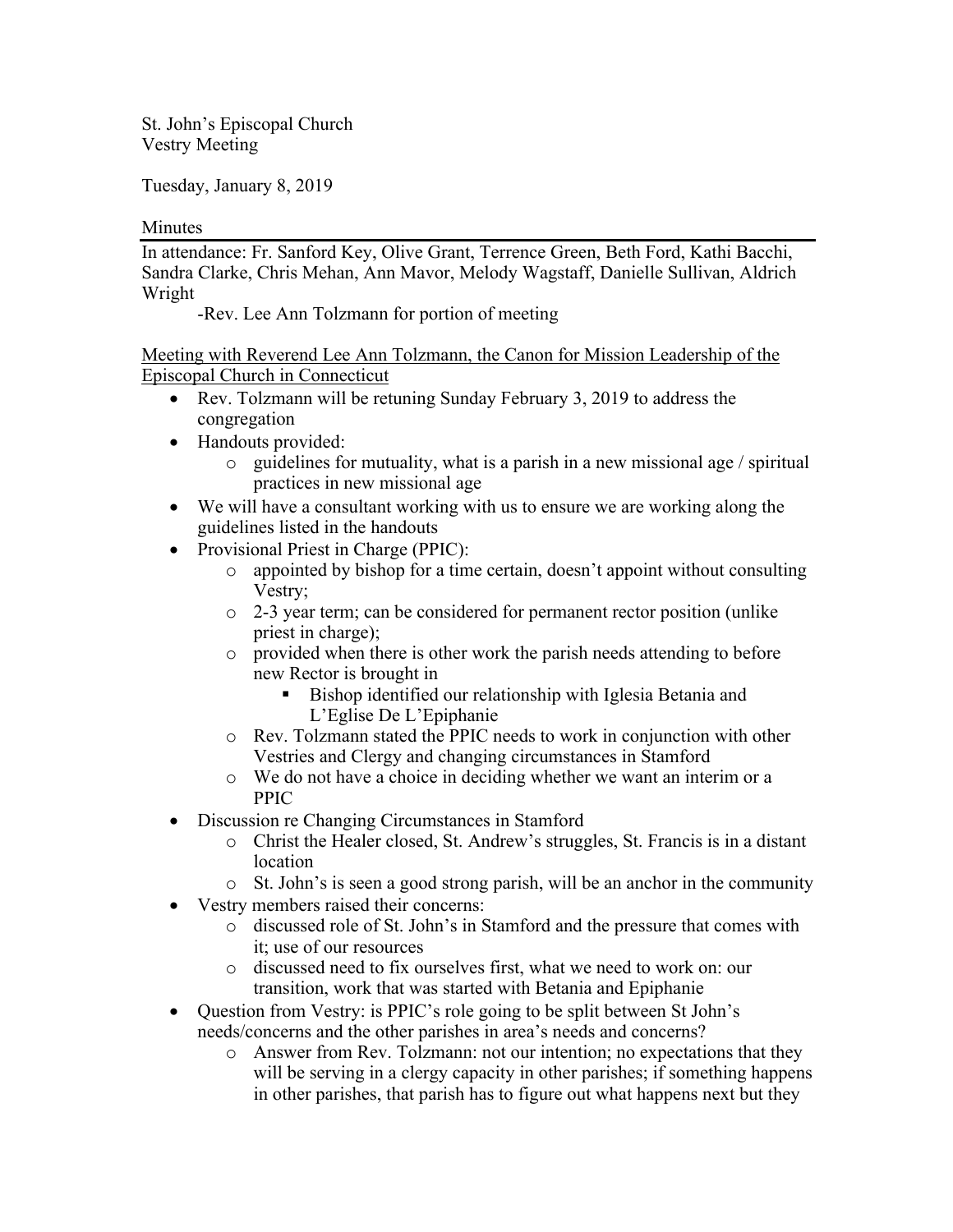may invite St. John's to join in a collaborative relationship: ie. use of assets, space

- o nothing will be forced on us, nothing will take away from PPIC's primary role w St. John's
- Comments from Vestry:
	- o need to make sure whether we want the PPIC to go out in the community and spend that time, despite that person's intentions or agenda
	- o St. John's is viewed as a pillar already, and other churches will look to us anyway; we will dictate time and effort on how we will do that
- Discussed Canonical Compliance for Parishes
	- o Rev. Tolzmann did not see anything of concern with St. John's, other than completion of our audit
- Discussed "Helpful Resources for Canonical Leaders"
	- o provided handout; Rev. Tolzmann's assistant can provide us with links to websites
- Role & Ministry of the Provisional Priest in Charge
	- o Reviewed and discussed list of possible circumstances calling for transition led by PPIC, as provided in handout:
		- Rev. Tolzmann stated our applicable category would be "parish" may be in a position to consider significant collaboration with surrounding parishes"
- Process of PPIC:
	- o new PPIC will come in and get settled; at 3/4/5 month mark, the PPIC consultant will start working with us
		- Consultant fees: church only responsible \$500/year
	- o consultant's job is to keep the PPIC's eye on bigger picture, to not just fall in Rector role, that there's other work to be done here;
	- o PPIC consultant works with Vestry and parish as a whole with goal setting;
	- o discernment day: parish thinks about goals, Bishop will review and approve goals;
	- o consultant checks in at 18 months;
	- o Bishop, PPIC and congregation all can decide whether or want they want to keep the PPIC in the position
		- note: Bishop can pull PPIC out, Bishop can't pull out Rector
- Discussion re Rectory
	- o Rev. Tolzmann suggested having the rectory in order by March 1st
- Advertisement for PPIC
	- o our website is key;
	- o encouraged to let our network know we are looking for candidates for this position
- Transition process:
	- o no separate committee; Vestry is the transition team under PPIC
- Discussion re Vestry Members
	- $\circ$  Question from Vestry: we are electing a new Vestry on January 27<sup>th</sup>, how do you suggest we proceed?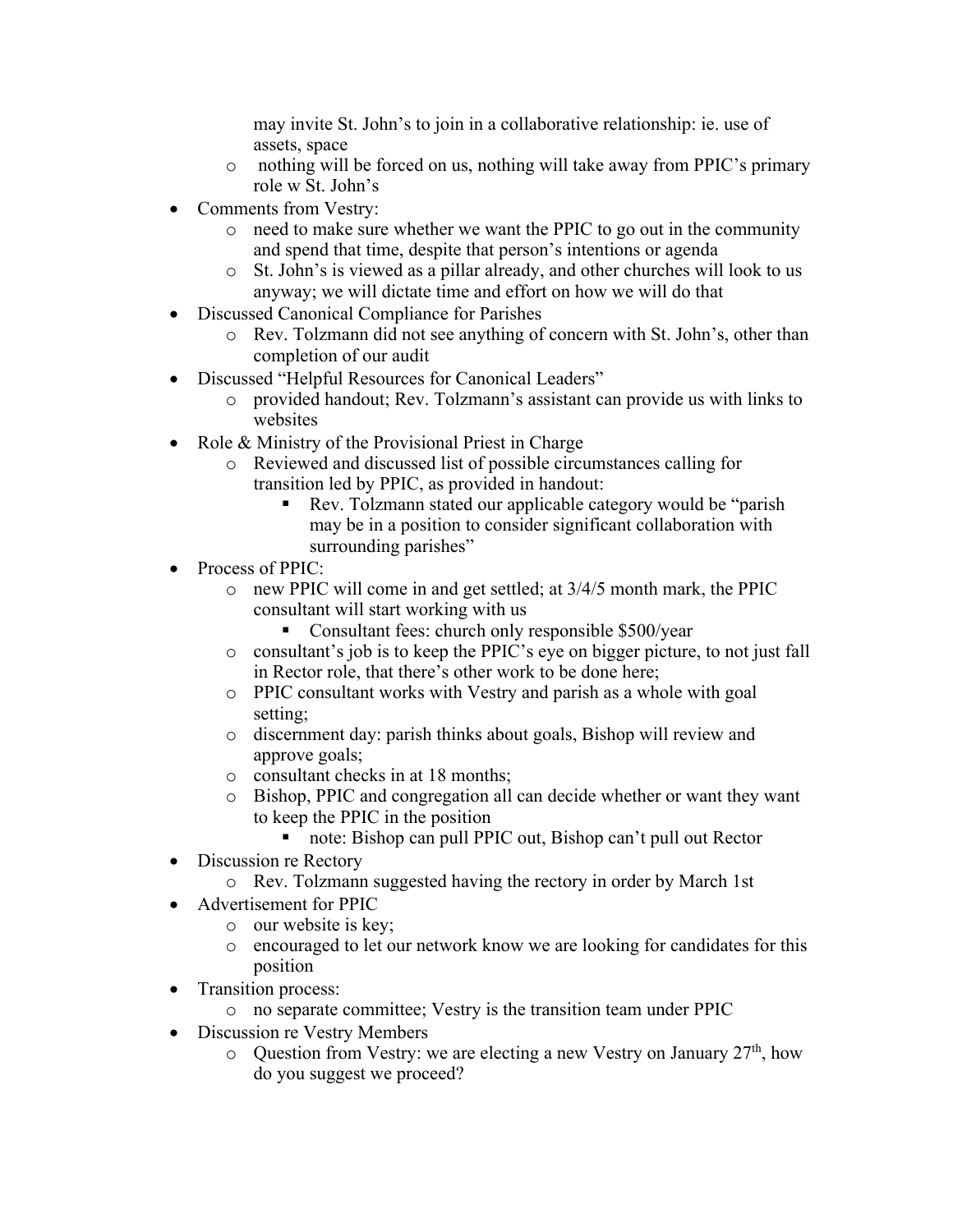o Answer from Rev. Tolzmann: Vestry that is seated can participate in transition process

Transition Update by Father Key

- Services:
	- $\circ$  Fr. Ives was celebrant and preacher on January 6<sup>th</sup>
	- $\circ$  Father Jim and Father Sandy will participate in January 13<sup>th</sup> mass
	- $\circ$  Fr. Eddie will handle 3<sup>rd</sup> Sunday of the month
	- $\circ$  Fr. Sandy will handle 2<sup>nd</sup> and 4<sup>th</sup> Sundays of the month
	- o Rev. Tolzmann to handle Feb. 3rd mass
	- o discussed staffing issues with Saturday 5PM services
		- § 5PM services have been put on temporary hiatus
- Meetings with Fr. Sandy, Fr. Eddy, and Fr. Ives two times a month
	- o thanks to Fr. Ives and Fr. Eddy for providing their time gratis to St. John's

## Budget by Chris Mehan

- continuations of conversations started in email re budget
- discussed loan payments and issues when we finally paid off the loan
	- o transition time should not be the time to spend that money
		- o should set up a committee, 2 year period to determine allocation
- discussed balance between outreach and inreach
- discussed staff increases: 2.4% guidance from diocese
	- o discussed cost of living vs. merit increases
	- o increase should be warranted/merited
- Motion: to present budget as it is to congregation at annual meeting
	- o only change with adjustments as a result of revisions to with salaries o motion seconded; all in favor
- Motion: implement the total increase in salary by the 2.4% diocese recommendation, that the increased be merit based
	- o motion seconded; all in favor

Annual Meeting:

- Fr. Sandy presented idea: meeting would begin at 10:15AM with call for any nominations on the floor; Fr. Sandy's Annual review will be given as sermon;
	- o systemically, allows it to be what it supposed to be, clergy report is pastoral and spiritual;
	- o then we leave church, no dismissal, no post communion hymn, go to dining room; report by senior warden and treasurer, then we close with final hymn and blessing
		- Vestry comfortable with that approach

# Elimination of Charge Cards

- Discussed elimination of administrative charge cards
- Fr. Sandy proposed that the staff meetings on Tuesdays be used to approve expenses for the week

#### Minutes of December 4, 2018 Vestry Meeting: